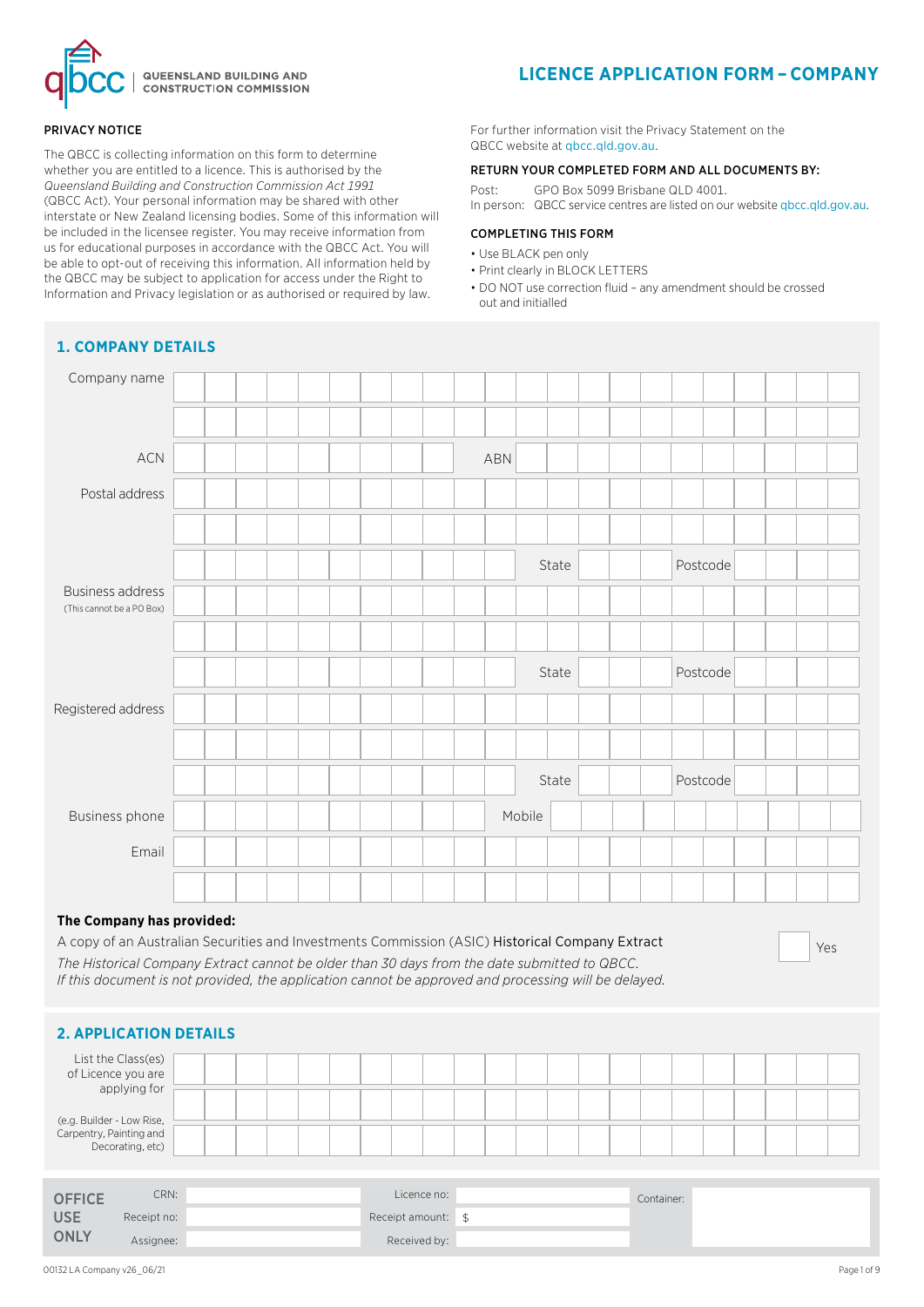# **LICENCE APPLICATION FORM – COMPANY**



| <b>3. FINANCIAL INFORMATION</b>                                                                                                                                                                                                                                                                                                                                                                                                                                                                                                                                                                                                                                                                                                                                                                                                                                                                                   |                                      |
|-------------------------------------------------------------------------------------------------------------------------------------------------------------------------------------------------------------------------------------------------------------------------------------------------------------------------------------------------------------------------------------------------------------------------------------------------------------------------------------------------------------------------------------------------------------------------------------------------------------------------------------------------------------------------------------------------------------------------------------------------------------------------------------------------------------------------------------------------------------------------------------------------------------------|--------------------------------------|
| Does the company have a Court or Tribunal Order or adjudication decision requiring you to pay<br>a debt which you have not yet paid in full?<br>If yes, provide copies of all relevant documentation.                                                                                                                                                                                                                                                                                                                                                                                                                                                                                                                                                                                                                                                                                                             | Yes<br><b>No</b>                     |
| a) If the company is applying for a licence in the class of:<br>• Builder - project management services<br>• Building design<br>• Hydraulic services design<br>• Fire protection - any certify or design class<br>• Site classifier<br>and does not hold any other licence requiring financial information, it has two options:                                                                                                                                                                                                                                                                                                                                                                                                                                                                                                                                                                                   |                                      |
| The company must either:<br>i. provide Professional Indemnity Insurance and attach a completed *Estimated Maximum Revenue<br>Declaration form with the application - do not complete Part B below, or<br>ii. if the company does not hold Professional Indemnity Insurance, attach a completed *Declaration -<br>Professional Indemnity Insurance form with the application AND complete Part B below.<br>- You must also complete the *Declaration - Professional Indemnity Insurance form and attach it<br>to your application.<br>- For Project Management Services, provide Professional Indemnity Insurance and attach a<br>completed *Estimated Maximum Revenue Declaration form to your application - do not complete Part B below,<br>OR if you do not hold Professional Indemnity Insurance, complete Part B below.<br>*Forms can be obtained by contacting the QBCC or downloading from QBCC's website. |                                      |
| b) If the company is applying for a contractor licence in any other licence class - complete the following section:                                                                                                                                                                                                                                                                                                                                                                                                                                                                                                                                                                                                                                                                                                                                                                                               |                                      |
| What is the last day of the company's most recent reporting year?                                                                                                                                                                                                                                                                                                                                                                                                                                                                                                                                                                                                                                                                                                                                                                                                                                                 | M<br>M<br>D<br>D<br>Y<br>Y<br>Y<br>Υ |
| Is the company operating under a trust structure? If yes, provide an MFR Report as the Trustee cannot<br>rely on the Trust assets. The company may need to rely on a Deed of Covenant and Assurance.                                                                                                                                                                                                                                                                                                                                                                                                                                                                                                                                                                                                                                                                                                              | Yes<br><b>No</b>                     |
| Choose the company's financial category below:                                                                                                                                                                                                                                                                                                                                                                                                                                                                                                                                                                                                                                                                                                                                                                                                                                                                    | Tick ONE only                        |
| • The company's revenue WILL NOT exceed \$200,000 for the reporting year.<br>• The company has at least \$12,000<br>• Net Tangible Assets and a Current Ratio of at least 1. (refer to Minimum Financial Requirements).<br>This option is NOT available to BUILDERS.                                                                                                                                                                                                                                                                                                                                                                                                                                                                                                                                                                                                                                              | Yes                                  |
| <b>OR</b><br>• The company's revenue WILL NOT exceed \$800,000 for the reporting year.<br>• The company has at least \$46,000 Net Tangible Assets and a Current Ratio of at least 1.                                                                                                                                                                                                                                                                                                                                                                                                                                                                                                                                                                                                                                                                                                                              |                                      |
| (refer to Minimum Financial Requirements).                                                                                                                                                                                                                                                                                                                                                                                                                                                                                                                                                                                                                                                                                                                                                                                                                                                                        | Yes                                  |
| <b>OR</b>                                                                                                                                                                                                                                                                                                                                                                                                                                                                                                                                                                                                                                                                                                                                                                                                                                                                                                         |                                      |
| • The company's revenue will exceed \$800,000 for the reporting year.<br>• An MFR Report and signed financial statements MUST be completed by your accountant and<br>• submitted with your application (Refer to Minimum Financial Requirements).                                                                                                                                                                                                                                                                                                                                                                                                                                                                                                                                                                                                                                                                 | Yes                                  |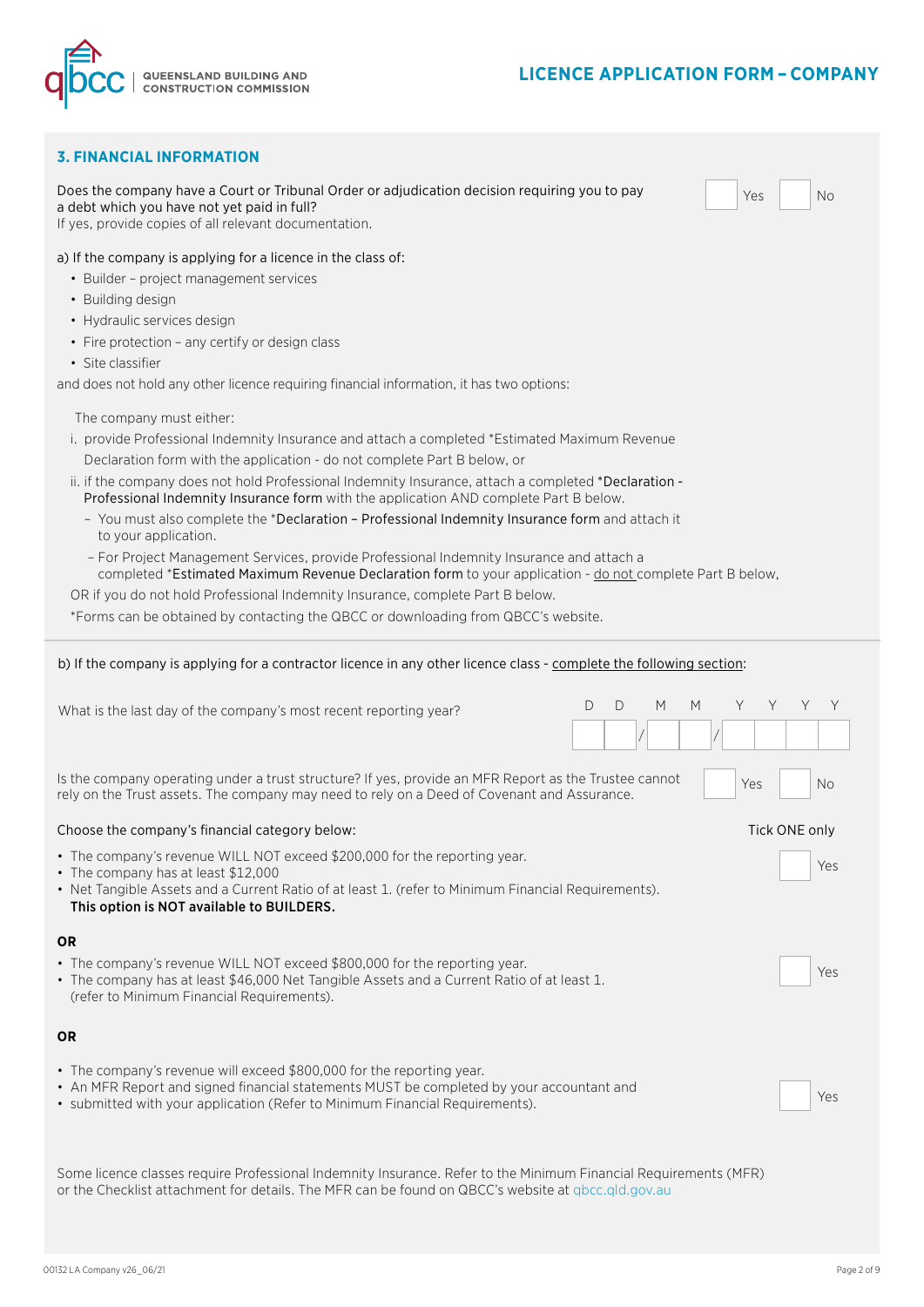

## **LICENCE APPLICATION FORM – COMPANY**

|  |  |  | <b>4. PROOF OF IDENTITY</b> |  |
|--|--|--|-----------------------------|--|
|  |  |  |                             |  |

| One or more directors must provide the following information<br><b>APPLICANT 1</b>           |     |
|----------------------------------------------------------------------------------------------|-----|
| i. I hold/held a QBCC licence and my licence number is/was:                                  | Yes |
| <b>OR</b>                                                                                    |     |
| I have provided a certified copy of photo identification (e.g. driver's licence or passport) | Yes |
| ii. Place of birth (Town/City e.g. Brisbane, London)                                         |     |
| iii. Country of birth (e.g Australia, England)                                               |     |
| <b>APPLICANT 2</b>                                                                           |     |
| i. I hold/held a QBCC licence and my licence number is/was:                                  | Yes |
| <b>OR</b>                                                                                    |     |
| I have provided a certified copy of photo identification (e.g. driver's licence or passport) | Yes |
| ii. Place of birth (Town/City e.g. Brisbane, London)                                         |     |
| iii. Country of birth (e.g Australia, England)                                               |     |

## **5. NOMINEE DETAILS**

The nominee must hold the same class of licence the company is applying for, and have authority, duties and responsibilities to ensure adequate and personal supervision. The nominee must be an employee or officer of the company, and provide evidence as per Section 6. If the nominee ceases to act for the company, the company and nominee MUST give notice to QBCC within fourteen (14) days. Failure to comply with this requirement constitutes an offence, and may result in prosecution or a fine.

| Surname                                                                                                                                                                                                                 |  |  |  |  |  |  |  |  |  |     |     |  |
|-------------------------------------------------------------------------------------------------------------------------------------------------------------------------------------------------------------------------|--|--|--|--|--|--|--|--|--|-----|-----|--|
| First name                                                                                                                                                                                                              |  |  |  |  |  |  |  |  |  |     |     |  |
| QBCC licence no.                                                                                                                                                                                                        |  |  |  |  |  |  |  |  |  |     |     |  |
| Will the nominee supervisor be personally supervising all the work being carried out<br>on site by the company?                                                                                                         |  |  |  |  |  |  |  |  |  | Yes | No. |  |
| If No, will all the work being carried out by the company be personally supervised by an appropriately licensed<br>person, authorised under their licence to supervise the work (refer section 43 & 43A QBCC Act 1991). |  |  |  |  |  |  |  |  |  | Yes | Nο  |  |

| <b>NOMINEE CONSENT:</b> "As an employee or officer of the company, I hereby accept nomination as nominee for the company described in this<br>application. I understand the responsibilities imposed upon me by the Queensland Building and Construction Commission Act 1991 during the<br>period I am nominee. I undertake to notify the QBCC in writing if I cease to act as nominee for this company." |  |  |  |  |  |  |      |  |  |   |   |  |  |  |
|-----------------------------------------------------------------------------------------------------------------------------------------------------------------------------------------------------------------------------------------------------------------------------------------------------------------------------------------------------------------------------------------------------------|--|--|--|--|--|--|------|--|--|---|---|--|--|--|
| Name of person<br>providing the<br>consent                                                                                                                                                                                                                                                                                                                                                                |  |  |  |  |  |  |      |  |  |   |   |  |  |  |
| Nominee's<br>signature                                                                                                                                                                                                                                                                                                                                                                                    |  |  |  |  |  |  | Date |  |  | М | M |  |  |  |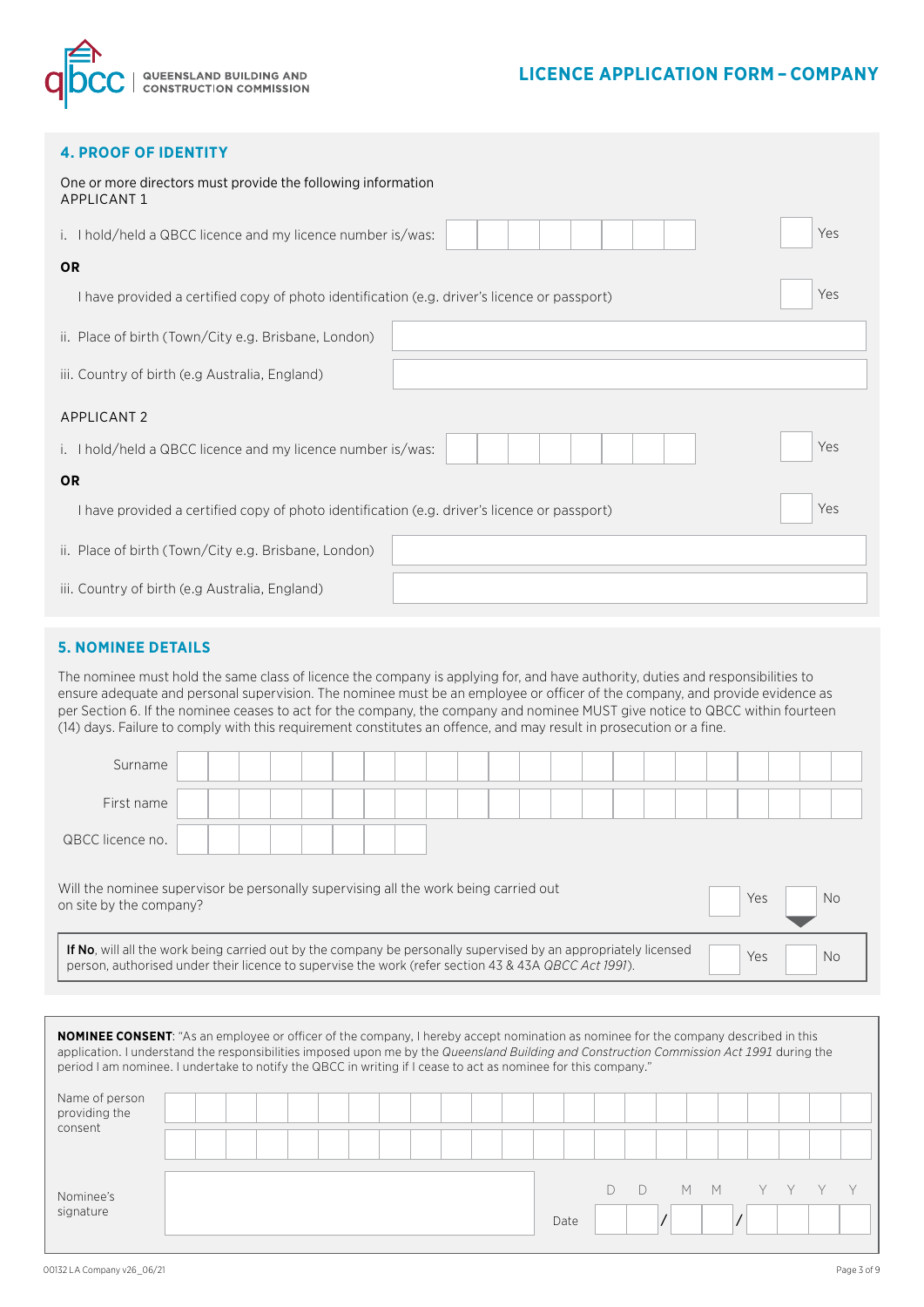

Yes

Yes

### **6. ATTACHMENTS**

I have attached a copy of ASIC historical extract, no older than 30 days, showing my Nominee Supervisor/s listed as an officer of the company

**OR**

Documented evidence of my Nominee Supervisor's employment status with the company (e.g. signed employee agreement, PAYG payment summary, payslips showing superannuation payments)

## **7. FIT AND PROPER**

#### You must answer ALL questions in the following section.

The QBCC regularly cross-checks information provided herein with external agencies. This information is publicly available.

Have you OR any intended business partner:

| ever become bankrupt or entered into a debt agreement under Part IX of the Bankruptcy Act 1966?                                                                          | Yes                                                                                                                                                                                                                                                                                                                                                                                                                                                                                                                                                                                                                                 | <b>No</b> |
|--------------------------------------------------------------------------------------------------------------------------------------------------------------------------|-------------------------------------------------------------------------------------------------------------------------------------------------------------------------------------------------------------------------------------------------------------------------------------------------------------------------------------------------------------------------------------------------------------------------------------------------------------------------------------------------------------------------------------------------------------------------------------------------------------------------------------|-----------|
| ever entered into a composition, deed of arrangement or deed of assignment<br>under Part X of the Bankruptcy Act 1966?                                                   | Yes                                                                                                                                                                                                                                                                                                                                                                                                                                                                                                                                                                                                                                 | <b>No</b> |
|                                                                                                                                                                          | Yes                                                                                                                                                                                                                                                                                                                                                                                                                                                                                                                                                                                                                                 | <b>No</b> |
| section 596 (b) or $(c)$ ?                                                                                                                                               | Yes                                                                                                                                                                                                                                                                                                                                                                                                                                                                                                                                                                                                                                 | <b>No</b> |
| within the last 10 years?                                                                                                                                                | Yes                                                                                                                                                                                                                                                                                                                                                                                                                                                                                                                                                                                                                                 | No.       |
|                                                                                                                                                                          | Yes                                                                                                                                                                                                                                                                                                                                                                                                                                                                                                                                                                                                                                 | <b>No</b> |
| or Authority in relation to building work?                                                                                                                               | Yes                                                                                                                                                                                                                                                                                                                                                                                                                                                                                                                                                                                                                                 | <b>No</b> |
| ever been a:<br>· director:<br>• secretary;<br>• shareholder; OR<br>• a person in a position to control or substantially influence a company's conduct or affairs within | Yes                                                                                                                                                                                                                                                                                                                                                                                                                                                                                                                                                                                                                                 | <b>No</b> |
|                                                                                                                                                                          | ii.<br>iii. been convicted of any criminal offence (excluding traffic offences) within the last 10 years?<br>iv. ever been convicted of an offence under the Corporations Act 2001 (Commonwealth)<br>v. had a pending or current court proceeding of any criminal offences (excluding traffic offences)<br>vi. ever been disciplined by any Tribunal, Board, Commission or Authority in relation to building work?<br>vii. ever had a pending or current disciplinary proceeding by any Tribunal, Board, Commission<br>viii.<br>12 months of a company being placed in receivership, administration, official administration, under |           |

If you have ticked yes to any of these questions, you MUST provide copies of all relevant documentation. (Refer to the checklist attachment for required documents).

a deed of company arrangement, in liquidation or wound up for the benefit of creditors?

#### **Safety Management – Contractor Only**

Do you have a safety management system to ensure work to be carried out under the contractor's licence is performed safely and is otherwise compliant with your obligations under **the contract of the contract of the contract of the contract of the contract of the contract of the** *Work Health and Safety A* 

If you have answered No, please provide an explanation why.

Note: You must create a safe workplace. The construction industry involves a range of high risk work activities that must be appropriately managed to ensure they are carried out safely. Important information to assist employers and business owners to understand their safety obligations and implement an appropriate safety management system can be found at worksafe.qld.gov.au. A Safety Management System (SMS)captures how you intend to exercise your due diligence obligations, managing WHS elements which can vary over time and assuring safety across, and affected by, your entire business. It differs to a site safety plan. For SC1 licensees it may only need to be simple and summarise how you engage in your work safely. An SMS is scalable so it can be tailored to the size and complexity of your business. and the building work being performed or carried out.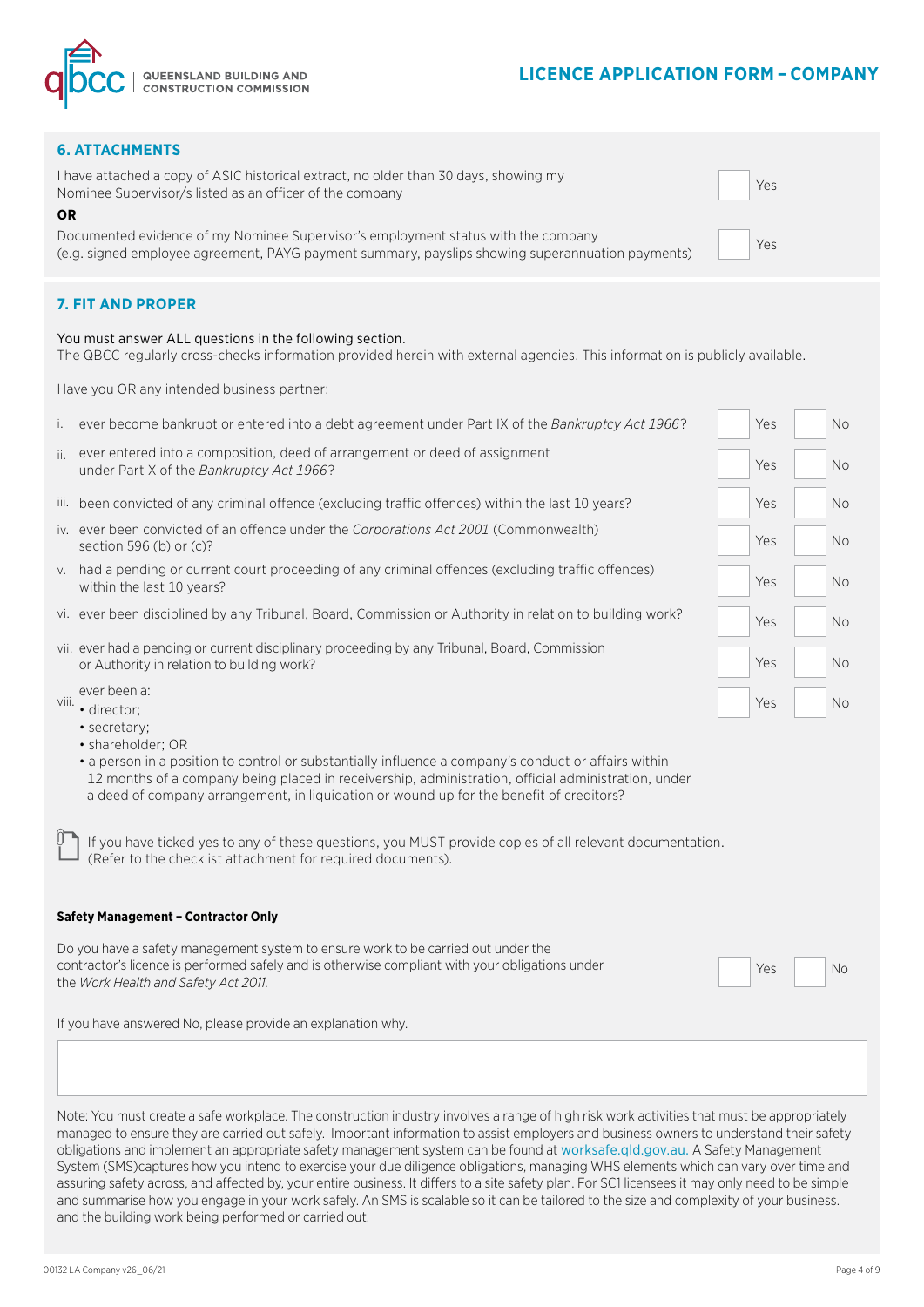



## **8. ADDITIONAL LICENCE DETAILS**

|                                                                                                                                                                                                    | Is the purpose of this licence to allow the Company to buy an existing building related business? |           |  |           | Yes | No.       |
|----------------------------------------------------------------------------------------------------------------------------------------------------------------------------------------------------|---------------------------------------------------------------------------------------------------|-----------|--|-----------|-----|-----------|
| If Yes, please provide the QBCC licence number of the current business:                                                                                                                            |                                                                                                   |           |  |           |     |           |
| Do you currently hold a commercial, industrial or residential work licence that was issued<br>by another State, territory or New Zealand?                                                          |                                                                                                   |           |  |           | Yes | <b>No</b> |
| Since 1 October 2020, have you held a commercial, industrial or residential work licence that<br>was issued by another State, territory or New Zealand that has since been suspended or cancelled? |                                                                                                   |           |  |           | Yes | No        |
| IF YOU HAVE TICKED YES, PLEASE PROVIDE THE FOLLOWING DETAILS:                                                                                                                                      |                                                                                                   |           |  |           |     |           |
| All issuing State/s, territories or New Zealand (tick all applicable)                                                                                                                              |                                                                                                   |           |  |           |     |           |
|                                                                                                                                                                                                    |                                                                                                   |           |  |           |     |           |
| <b>NSW</b><br><b>VIC</b><br><b>ACT</b><br><b>TAS</b>                                                                                                                                               | <b>SA</b>                                                                                         | <b>WA</b> |  | <b>NT</b> | NZ. |           |
| Licence number                                                                                                                                                                                     |                                                                                                   |           |  |           |     |           |
| Type of licence (e.g. supervisor, contractor)                                                                                                                                                      |                                                                                                   |           |  |           |     |           |
| Class of licence (e.g. carpentry, builder)                                                                                                                                                         |                                                                                                   |           |  |           |     |           |
| Has the licence been cancelled or suspended?                                                                                                                                                       |                                                                                                   |           |  |           | Yes | No.       |
| If yes, please provide the date licence was suspended or cancelled                                                                                                                                 |                                                                                                   |           |  |           |     |           |
|                                                                                                                                                                                                    |                                                                                                   |           |  |           |     |           |
| Reason the licence was suspended or cancelled                                                                                                                                                      |                                                                                                   |           |  |           |     |           |
|                                                                                                                                                                                                    |                                                                                                   |           |  |           |     |           |
|                                                                                                                                                                                                    |                                                                                                   |           |  |           |     |           |
| If you have ticked YES, please provide copies of all relevant documentation.                                                                                                                       |                                                                                                   |           |  |           |     |           |
|                                                                                                                                                                                                    |                                                                                                   |           |  |           |     |           |
| <b>9. PARTNERSHIP</b>                                                                                                                                                                              |                                                                                                   |           |  |           |     |           |
| Does the company intend to carry out business under the licence in partnership with an unlicensed<br>person? If yes, you must provide a copy of relevant documents (see Checklist attachment)      |                                                                                                   |           |  |           | Yes | <b>No</b> |
| does the company have a registered business or trading name?<br>(e.g. ABC Building Solutions Pty Ltd trading as Alpha Builders.)                                                                   |                                                                                                   |           |  |           | Yes | Νo        |
| If you answered yes, you must provide a copy of the Current Business Names Extract<br>from the Australian Securities and Investment Commission, ASIC).                                             |                                                                                                   |           |  |           |     |           |
|                                                                                                                                                                                                    |                                                                                                   |           |  |           |     |           |
|                                                                                                                                                                                                    |                                                                                                   |           |  |           |     |           |
|                                                                                                                                                                                                    |                                                                                                   |           |  |           |     |           |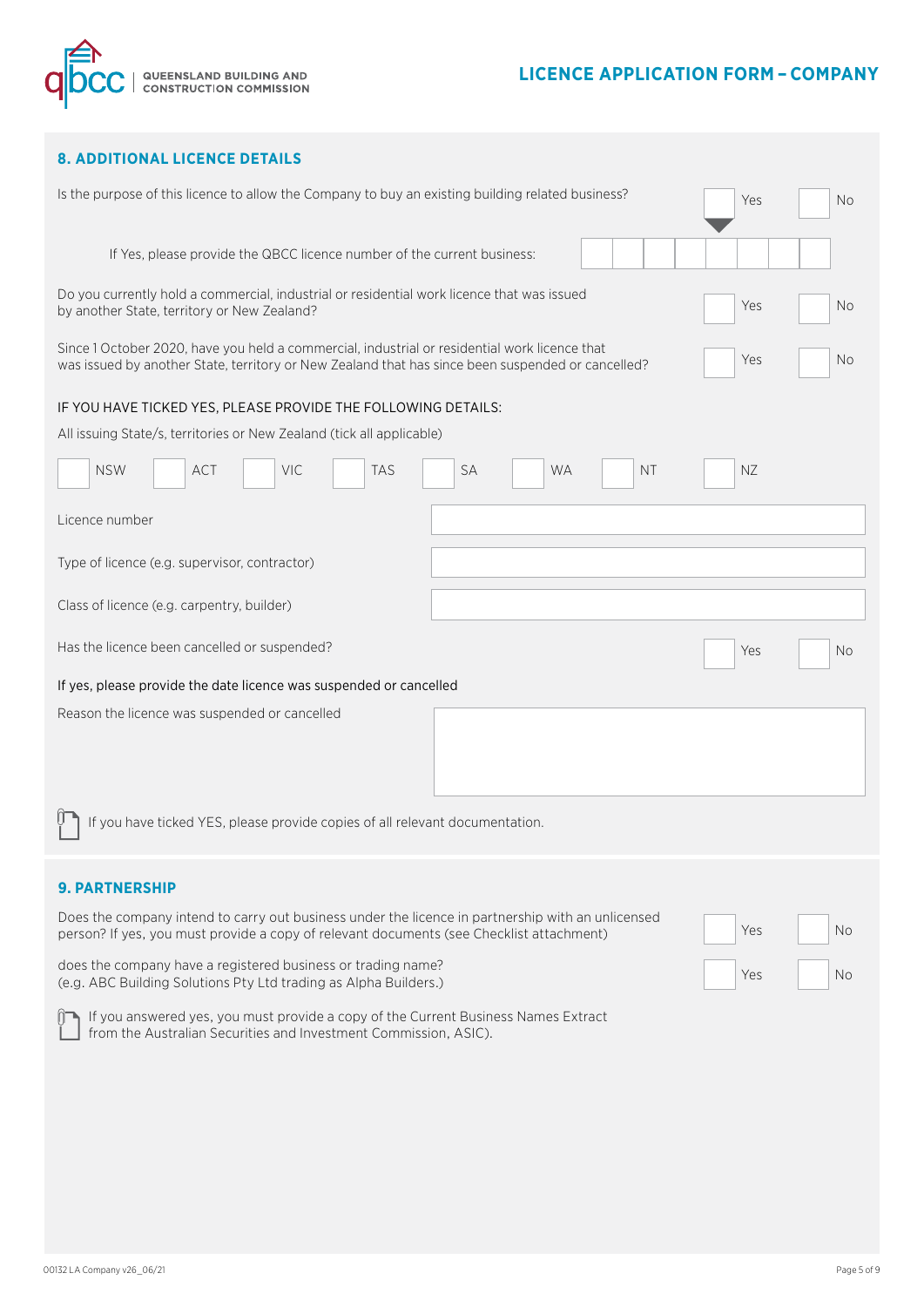# **LICENCE APPLICATION FORM – COMPANY**



| <b>10. FEES</b><br>Please ensure the correct fee accompanies this application form - refer to attached fee schedule.                                                                                                                                                                                                                 |                                                                                                                                                       |        |   |   |  |                                                              |                     |                           |                    |        |   |   |   |                                                                        |     |           |           |
|--------------------------------------------------------------------------------------------------------------------------------------------------------------------------------------------------------------------------------------------------------------------------------------------------------------------------------------|-------------------------------------------------------------------------------------------------------------------------------------------------------|--------|---|---|--|--------------------------------------------------------------|---------------------|---------------------------|--------------------|--------|---|---|---|------------------------------------------------------------------------|-----|-----------|-----------|
| Do you require a licence certificate?<br>If a certificate is required, you will be required to pay the additional fee - refer to attached fee schedule.                                                                                                                                                                              |                                                                                                                                                       |        |   |   |  |                                                              |                     |                           |                    |        |   |   |   |                                                                        | Yes |           | <b>No</b> |
| <b>PAYMENT OPTIONS</b>                                                                                                                                                                                                                                                                                                               |                                                                                                                                                       |        |   |   |  |                                                              |                     |                           |                    |        |   |   |   |                                                                        |     | We accept |           |
|                                                                                                                                                                                                                                                                                                                                      | I will pay at a QBCC office when returning this form in person                                                                                        |        |   |   |  |                                                              |                     |                           | <b>Credit card</b> |        |   |   |   | mastercard.                                                            |     |           |           |
| Name of card holder                                                                                                                                                                                                                                                                                                                  |                                                                                                                                                       |        |   |   |  |                                                              |                     |                           |                    |        |   |   |   |                                                                        |     |           |           |
| Credit card number                                                                                                                                                                                                                                                                                                                   |                                                                                                                                                       |        |   |   |  |                                                              |                     |                           |                    |        |   |   |   |                                                                        |     |           |           |
| <b>Expiry date</b>                                                                                                                                                                                                                                                                                                                   |                                                                                                                                                       | M<br>M | Y | Y |  |                                                              | <b>Total amount</b> | $\boldsymbol{\mathsf{S}}$ |                    |        |   |   |   |                                                                        |     |           |           |
|                                                                                                                                                                                                                                                                                                                                      | WARNING: INCORRECT OR MISLEADING INFORMATION MAY LEAD TO PROSECUTION FOR AN OFFENCE AND/OR REVIEW AND<br><b>POSSIBLE CANCELLATION OF YOUR LICENCE</b> |        |   |   |  |                                                              |                     |                           |                    |        |   |   |   |                                                                        |     |           |           |
| <b>11. DIRECTOR'S DECLARATION</b>                                                                                                                                                                                                                                                                                                    |                                                                                                                                                       |        |   |   |  |                                                              |                     |                           |                    |        |   |   |   |                                                                        |     |           |           |
| Before you sign the declaration, use the Checklist attachment to ensure the company has provided all the required information.<br>If documentation or information is missing or incomplete, the application will take longer to process. QBCC will ask for missing or<br>incomplete information to allow the application to proceed. |                                                                                                                                                       |        |   |   |  |                                                              |                     |                           |                    |        |   |   |   |                                                                        |     |           |           |
| For a Sole Director Company:                                                                                                                                                                                                                                                                                                         |                                                                                                                                                       |        |   |   |  | Only the sole director is required to sign this declaration. |                     |                           |                    |        |   |   |   |                                                                        |     |           |           |
| For a two or more director company:                                                                                                                                                                                                                                                                                                  |                                                                                                                                                       |        |   |   |  | BOTH sign the declaration.                                   |                     |                           |                    |        |   |   |   | Either two directors OR one director and one registered secretary must |     |           |           |
| I declare:<br>• the statements contained in this application are true and correct;<br>• at the date of this declaration I am not aware of anything which gives me reason to know or suspect that the company does<br>not satisfy the Minimum Financial Requirements;                                                                 |                                                                                                                                                       |        |   |   |  |                                                              |                     |                           |                    |        |   |   |   |                                                                        |     |           |           |
| • I have read the Privacy Notice (page 1).                                                                                                                                                                                                                                                                                           |                                                                                                                                                       |        |   |   |  |                                                              |                     |                           |                    |        |   |   |   |                                                                        |     |           |           |
| Name of the<br>director                                                                                                                                                                                                                                                                                                              |                                                                                                                                                       |        |   |   |  |                                                              |                     |                           |                    |        |   |   |   |                                                                        |     |           |           |
|                                                                                                                                                                                                                                                                                                                                      |                                                                                                                                                       |        |   |   |  |                                                              |                     |                           |                    |        |   |   |   |                                                                        |     |           |           |
| Director's                                                                                                                                                                                                                                                                                                                           |                                                                                                                                                       |        |   |   |  |                                                              |                     |                           |                    | D      | D | M | M | Y                                                                      | Y   | Y         | Y         |
| signature                                                                                                                                                                                                                                                                                                                            |                                                                                                                                                       |        |   |   |  |                                                              |                     |                           | Date*              |        |   |   |   |                                                                        |     |           |           |
| Name of the<br>director OR                                                                                                                                                                                                                                                                                                           |                                                                                                                                                       |        |   |   |  |                                                              |                     |                           |                    |        |   |   |   |                                                                        |     |           |           |
| secretary                                                                                                                                                                                                                                                                                                                            |                                                                                                                                                       |        |   |   |  |                                                              |                     |                           |                    |        |   |   |   |                                                                        |     |           |           |
| Director's OR                                                                                                                                                                                                                                                                                                                        |                                                                                                                                                       |        |   |   |  |                                                              |                     |                           |                    | $\Box$ | D | M | M | Y                                                                      |     |           |           |
| secretary's<br>signature                                                                                                                                                                                                                                                                                                             |                                                                                                                                                       |        |   |   |  |                                                              |                     |                           | Date*              |        |   |   |   |                                                                        |     |           |           |

\* Please ensure the Director's Declaration and the Nominee Consent (question 5) are not dated more than one (1) month prior to the date the application is submitted to QBCC.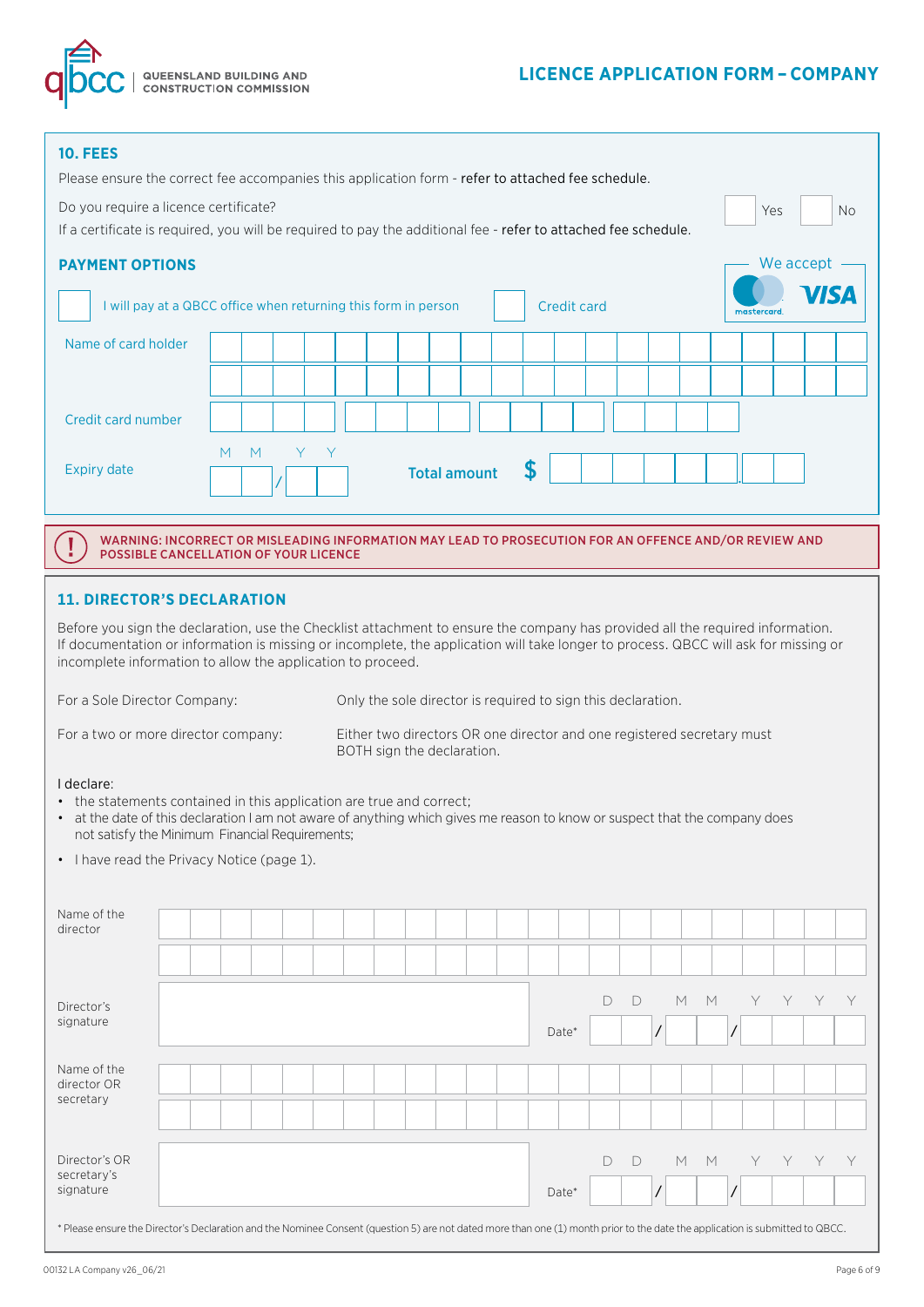

## **CHECKLIST**

#### IMPORTANT - read this before signing the Director's Declaration

Before you sign the Director's Declaration (refer to Section 10), use this checklist to ensure the company has provided all the required information. If documentation or information is missing or incomplete, the application will take longer to process. The QBCC will ask for missing or incomplete information to allow the application to proceed.

Please note, original documents will not be returned.

| The company has completed all the questions on the application form                                                                                                                                                                                                                                                                                                                                                                                                                                                                                                                                                                                                                                                                                                                                                                                                                                                                                                                                                                                                                                               | Yes |  |
|-------------------------------------------------------------------------------------------------------------------------------------------------------------------------------------------------------------------------------------------------------------------------------------------------------------------------------------------------------------------------------------------------------------------------------------------------------------------------------------------------------------------------------------------------------------------------------------------------------------------------------------------------------------------------------------------------------------------------------------------------------------------------------------------------------------------------------------------------------------------------------------------------------------------------------------------------------------------------------------------------------------------------------------------------------------------------------------------------------------------|-----|--|
| The company has provided its financial information (refer to Section 3)<br>(Self Certfication, MFR Report and signed financial statements, or an Estimated Maximum Revenue declaration)                                                                                                                                                                                                                                                                                                                                                                                                                                                                                                                                                                                                                                                                                                                                                                                                                                                                                                                           | Yes |  |
| Only for companies with an unsatisfied judgment debt. The company has provided a copy of the<br>stamped Judgment Certificate supplied by the court (refer to Section 3).                                                                                                                                                                                                                                                                                                                                                                                                                                                                                                                                                                                                                                                                                                                                                                                                                                                                                                                                          | Yes |  |
| Only for companies applying for a licence in:<br><b>Building Design</b><br>Hydraulics Services Design<br>Site Classifier<br>Completed Residential Building Inspection<br>Termite Management - Chemical<br>Fire protection (any certify or design class)<br>$\bullet$<br>• Fire suppression systems - special hazards<br>The company has provided a certificate of currency evidencing its current Professional Indemnity Insurance policy.                                                                                                                                                                                                                                                                                                                                                                                                                                                                                                                                                                                                                                                                        | Yes |  |
| The company has provided a copy of an Australian Securities and Investment Commission<br>HISTORICAL Company Extract (See attachment for list of providers)<br>(This document cannot be older than 30 days from the date the application was lodged)                                                                                                                                                                                                                                                                                                                                                                                                                                                                                                                                                                                                                                                                                                                                                                                                                                                               | Yes |  |
| The company has provided a copy of the Current Business Name Extract from the Australian<br>Securities and Investment Commission (ASIC)                                                                                                                                                                                                                                                                                                                                                                                                                                                                                                                                                                                                                                                                                                                                                                                                                                                                                                                                                                           | Yes |  |
| Only for companies that answered yes to any of the questions in Section 7.<br>The company has enclosed copies of the following:<br>all reports to creditors issued by the trustee in bankruptcy, administrator, deed administrator, receiver or liquidator;<br>confirmation of discharge from bankruptcy from the trustee in bankruptcy or a copy of an ITSA search showing the<br>$\bullet$<br>date of discharge from bankruptcy;<br>debt agreement, composition, deed of arrangement or deed of assignment;<br>$\bullet$<br>evidence from the trustee that the debt agreement, composition, deed of arrangement, or deed of assignment has<br>$\bullet$<br>been fully complied with, released or carried out;<br>minutes of conviction, court or tribunal order and a National Police Certificate no older than 30 days obtained through<br>$\bullet$<br>an Australian State or Federal Police establishment*;<br>Australian Securities and Investment Commission (ASIC) Order preventing an individual from managing a corporation;<br>any documentation relating to court proceedings that are still pending. | Yes |  |
| The company has provided all details and evidence in relation to its nominee (refer to Sections 5 & 6)                                                                                                                                                                                                                                                                                                                                                                                                                                                                                                                                                                                                                                                                                                                                                                                                                                                                                                                                                                                                            | Yes |  |
| The nominee has signed and dated the consent (refer to Section 5)                                                                                                                                                                                                                                                                                                                                                                                                                                                                                                                                                                                                                                                                                                                                                                                                                                                                                                                                                                                                                                                 | Yes |  |
| A company director has provided proof of identity (refer to Section 4)                                                                                                                                                                                                                                                                                                                                                                                                                                                                                                                                                                                                                                                                                                                                                                                                                                                                                                                                                                                                                                            | Yes |  |
| Copies of relevant documents have been provided (refer Section 8)                                                                                                                                                                                                                                                                                                                                                                                                                                                                                                                                                                                                                                                                                                                                                                                                                                                                                                                                                                                                                                                 | Yes |  |
| Only for a company carrying out business under the licence in partnership with an unlicensed person.<br>The company has provided a copy of the partnership agreement that states the names of all parties involved<br>and conditions of the business partnership.                                                                                                                                                                                                                                                                                                                                                                                                                                                                                                                                                                                                                                                                                                                                                                                                                                                 | Yes |  |

\*Police checks from private providers will not accepted by the QBCC as these reports may not include all police history information.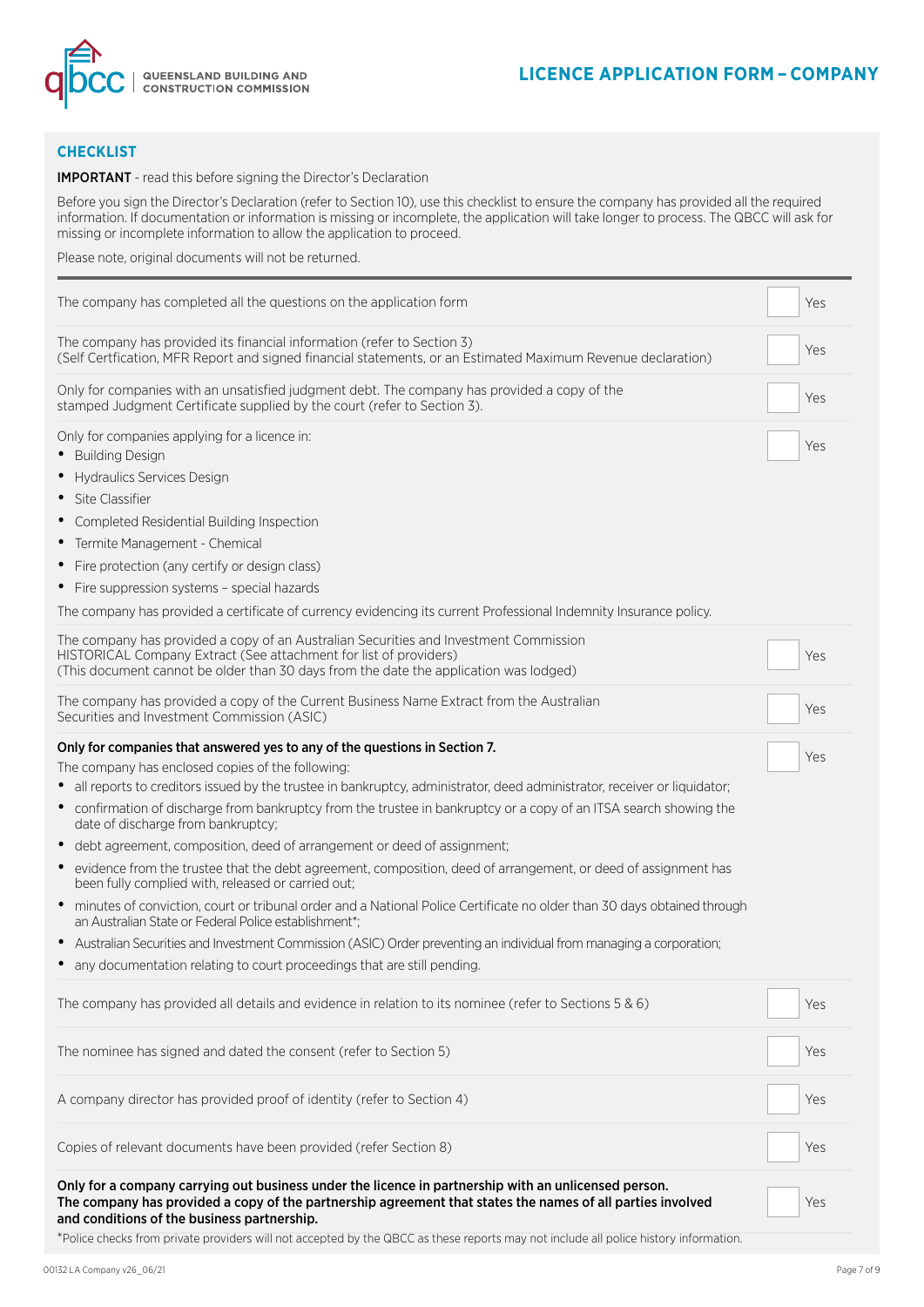

# ASIC HISTORICAL COMPANY EXTRACT PROVIDERS

The Company Historical Extract can be obtained from Information Brokers or ASIC Service Centres.

A current company extract will not be acceptable, you must supply a historical extract for your company application or at any time your company changes its key personnel. This document cannot be older than 30 days from the date the company application is lodged.

| <b>GlobalX Legal Solutions</b>                | Phone:             | 13 56 69<br>Website: https://payg.globalx.com.au/company.castle                                                                       |
|-----------------------------------------------|--------------------|---------------------------------------------------------------------------------------------------------------------------------------|
| <b>ASIC Service Centre</b>                    | Phone:             | 1300 300 630<br>Website: asic.gov.au                                                                                                  |
| <b>SAI Global</b>                             | Phone:             | 1300 730 000<br>Website: saiglobal.com/property/eProperty/Search/ASIC-BusinessNames/                                                  |
| <b>Australian Business Research</b>           | Phone:<br>Website: | 1300 366 402<br>abr.com.au/site/live/oneoffs.php                                                                                      |
| <b>CITEC Confirm</b>                          | Phone:             | (07) 3222 2700 or 1800 773 773 (toll free)<br>Website: confirm.citec.com.au/citecConfirm/elearning/corporate/asic_businessname_search |
| <b>Dun and Bradstreet</b>                     | Phone:<br>Website: | $(07)$ 3360 0600<br>dnb.com.au/Credit_Reporting/Buy_a_company_credit_report/ASIC_Historical_Extract/index.aspx                        |
| eSearch                                       | Phone:             | 1300 655 413<br>Website: esearch.net.au/ASIC_searches.html                                                                            |
| <b>Financial Review ASIC</b><br><b>Search</b> | Phone:             | 1800 646 990<br>Website: tools.afr.com/asic/                                                                                          |
| <b>InfoTrack</b>                              | Phone:             | 1800 738 532<br>Website: infotrack.com.au/tour/company-searching.htm                                                                  |
| <b>National Data Centre</b>                   | Phone:             | 1300 655 760<br>Website: ndc.com.au/payg/company.castle                                                                               |
| <b>Reckon Docs Databroker</b>                 | Phone:             | 1300 139 001<br>Website: databroker.com.au/home/home.cfm                                                                              |
| <b>Tri Search</b>                             | Phone:             | $(02)$ 9232 2411<br>Website: trisearch.com.au/site/ASIC.html                                                                          |
| Veda Advantage                                | Phone:             | 1300 921 621<br>Website: veda.com.au/businesscreditexpress/report/asic-company-report.dot                                             |